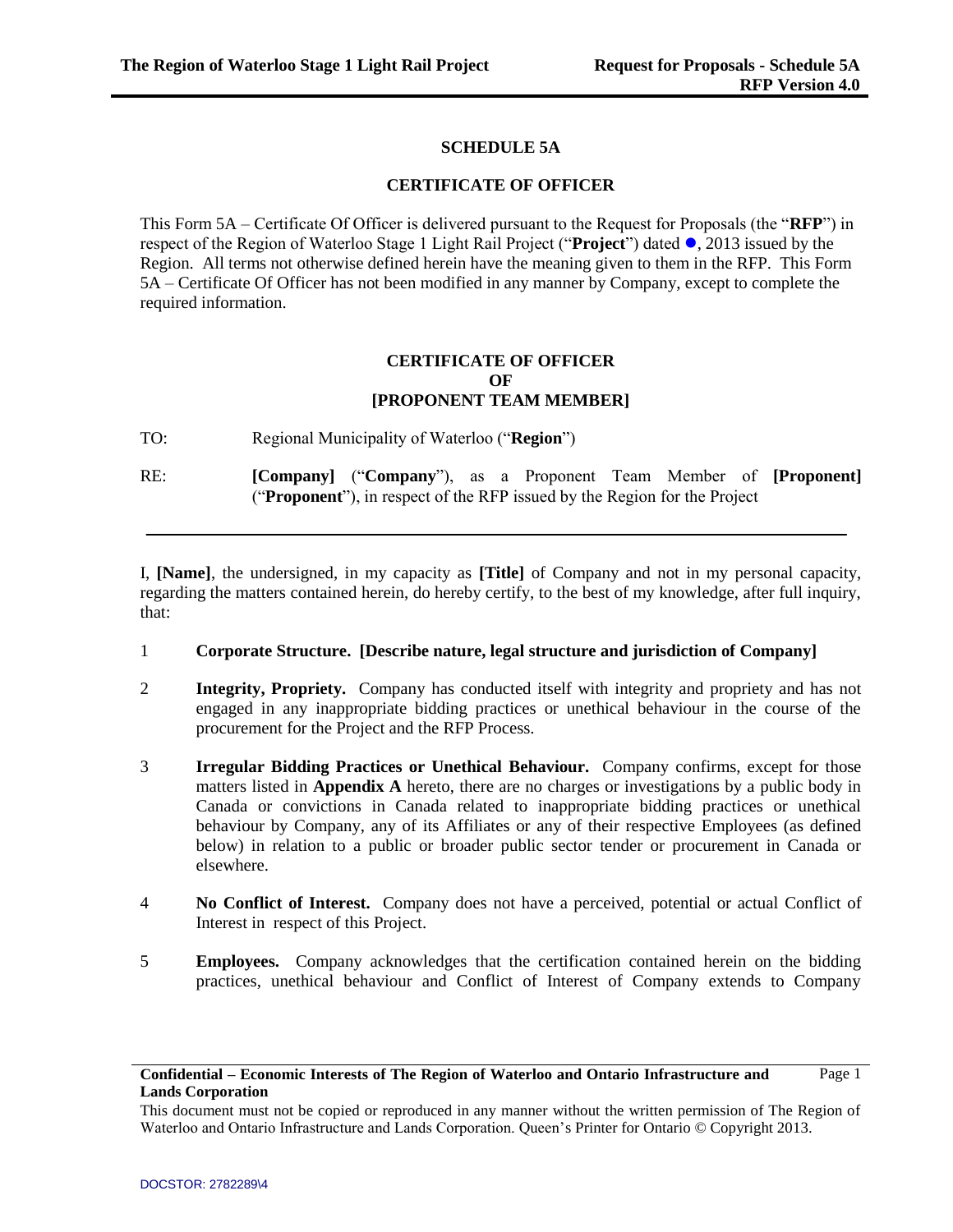employees, including people who are no longer employees, who might have or had involvement or the ability to influence the affairs of Company ("**Employees**").

- 6 **Policies.** Company has internal written policies establishing ethical standards for its bidding practices which prohibit inappropriate bidding practices and unethical behaviour and Company has internal written processes and controls in place which monitor our bidding practices to ensure compliance with such policies. These policies specify that violation may result in sanctions, including disqualification. All such policies, processes and controls have been fully adhered to and complied with by Company and shall, upon request, be provided to the Region.
- 7 **Further Assurances.** Company agrees to provide further information and assurances relating to the contents of this Certificate, as the Region may reasonably request, including without limitation an explanation as to the nature and extent of such charges or investigations by a public body or convictions.
- 8 **Reliance and Notice of any Change.** Company acknowledges and agrees that the Region is relying upon the truth, accuracy and completeness of the statements set forth herein including in Appendix A in all aspects relevant to the procurement process for the Project. **The undersigned acknowledges that if at any time during the RFP Process up to and including Financial Close any of the information contained herein changes, Company will forthwith provide the Region's Contact Person with another and updated Certificate in the form prescribed as Schedule 5A to the RFP.**
- 9 **Disqualification.** Company acknowledges and agrees that if a breach of any obligations by Company hereunder occurs or if this Certificate fails to continue to be correct during the RFP Process, the Region reserves the right in its sole and absolute discretion (without limitation to any other right that the Region may have), to disqualify Company from continued participation in the RFP Process for the Project.

**IN WITNESS WHEREOF** I have signed the certificate on the \_\_\_ day of \_\_\_\_\_\_\_\_\_, 2013.

**[COMPANY]**

\_\_\_\_\_\_\_\_\_\_\_\_\_\_\_\_\_\_\_\_\_\_\_\_\_\_\_\_\_\_\_\_\_\_\_\_\_\_\_\_\_

Name:

Title:

#### DOCSTOR: 2782289\4

Page 2

Page 2

### **Confidential – Economic Interests of The Region of Waterloo and Ontario Infrastructure and Lands Corporation**

This document must not be copied or reproduced in any manner without the written permission of The Region of Waterloo and Ontario Infrastructure and Lands Corporation. Queen's Printer for Ontario © Copyright 2013.